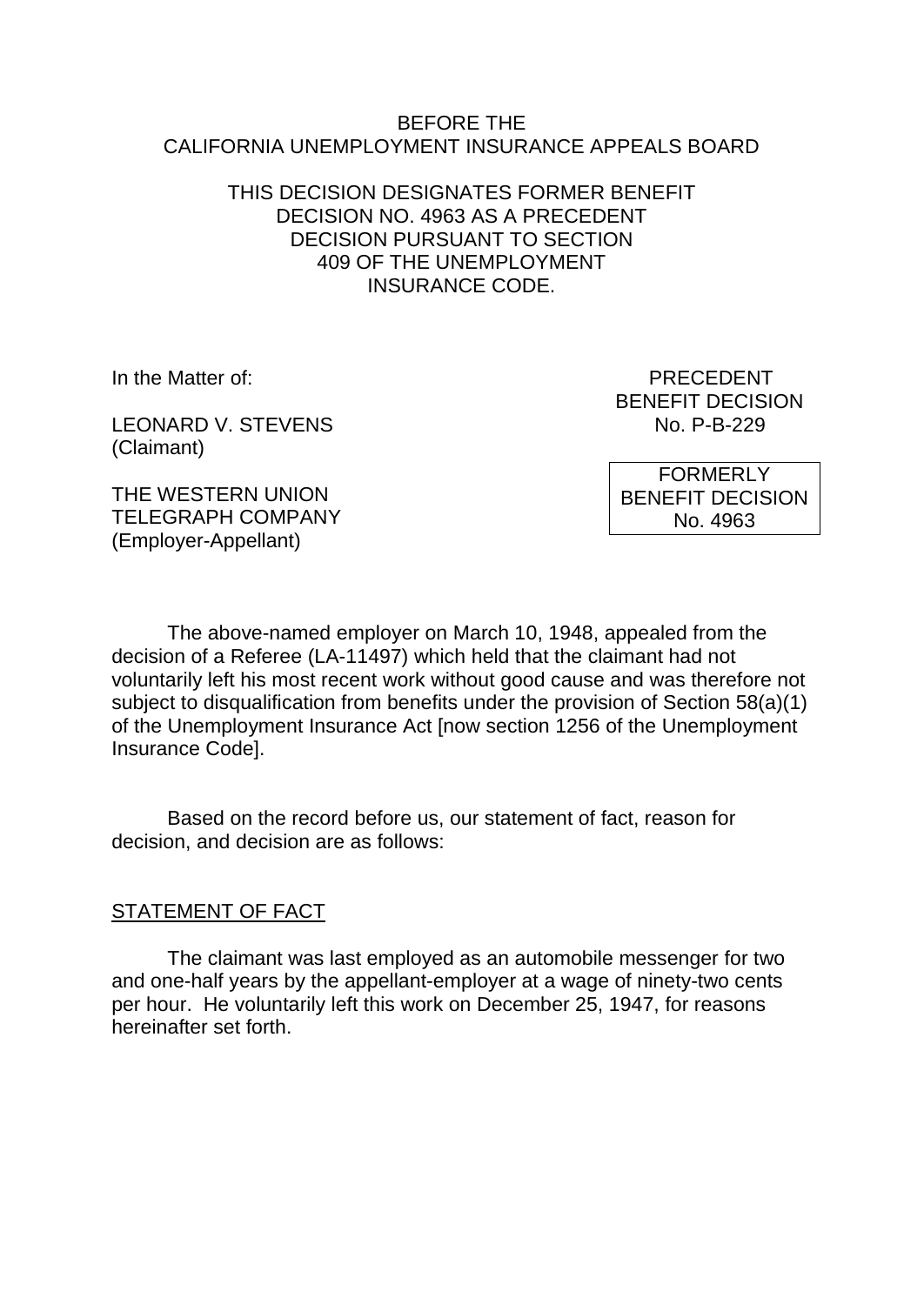On January 19, 1948, the claimant registered for work and filed a claim for benefits in the Los Angeles office of the Department of Employment. On January 28, 1948, the Department issued a determination which disqualified the claimant for five weeks beginning January 19, 1948, on the ground that he had voluntarily left his most recent work without good cause under the provision of Section 58(a)(1) of the Act [now section 1256 of the code]. The claimant appealed and a Referee reversed the determination.

In connection with his work the claimant was required to use his own automobile, an older model vehicle. During the early part of his shift on December 25, 1947, a front spring broke on this automobile; however, the claimant continued to drive the vehicle until his lunch period, although it was "dangerous." He was late in returning from lunch which resulted in a reprimand by his supervisor. The claimant objected to the attitude of this manager in the discussion which ensued whereupon he quit without informing his supervisor that he had a broken sping on his automobile. Although the claimant had been unable to work on prior occasions while certain repairs were being made to this vehicle, he did not advise the employer of the breakdown on December 25, 1947, "because I was tired of making continuous reports that my car broke down."

### REASON FOR DECISION

In the instant case the claimant received a reprimand from the employer for being tardy following his lunch period. However, in this connection there is nothing in the record to indicate that the substance of this reprimand or the manner in which it was given to the clamant was unreasonable. Neither can we find that the course of conduct on the part of the supervisor amounted to such hostility or harassment as to furnish the claimant with good cause for quitting. While there is evidence that the claimant could not continue to use his automobile because of a breakdown, he had previously reported on those occasions when his automobile needed repairs and he had been continued in employment at such times. Certainly he had no real, substantial or compelling reasons for not again advising the employer of the condition of his automobile solely because he was "tired" of doing so. The fact that he left his work immediately following his reprimand clearly indicates that be quit primarily in protest to this reprimand and not for the reason that his automobile needed repairs. Under these facts and circumstances it is our opinion that the claimant voluntarily quit his most recent work without good cause within the meaning of Section 58(a)(1) of the Act [now section 1256 of the code] and is therefore subject to disqualification from benefits as provided in Section 58(b) of the Act [now section 1260 of the code].